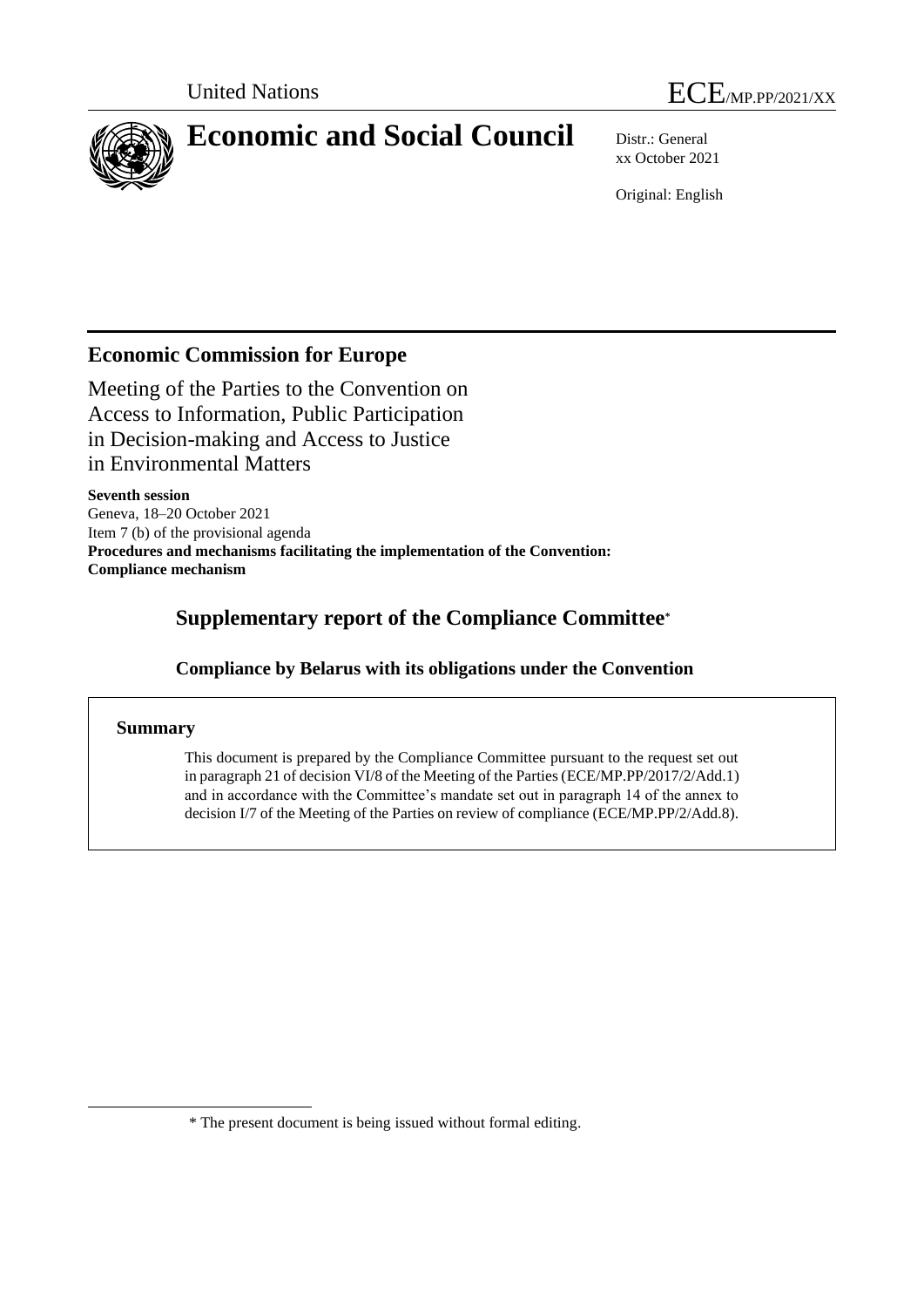## **I. Introduction**

1. At its sixth session (Budva, Montenegro, 11–13 September 2017), the Meeting of the Parties to the Convention on Access to Information, Public Participation in Decision-making and Access to Justice in Environmental Matters (Aarhus Convention) adopted decision VI/8c on compliance by Belarus with its obligations under the Convention (see ECE/MP.PP/2017/2/Add.1).

2. On 26 July 2021, the Committee adopted its report to the seventh session of the Meeting of the Parties on the implementation of decision VI/8c through its electronic decision-making procedure.

3. On 2 August 2021, the communicant of communication ACCC/C/2014/102 informed the Committee that the Ministry of Justice had filed proceedings before the Supreme Court of the Party concerned seeking the liquidation of the communicant.

4. On 20 August 2021, the Executive Secretary of the United Nations Economic Commission for Europe wrote to the Party concerned, enclosing a letter from the Chair of the Committee to the Minister of Natural Resources and Environmental Protection of the Party concerned. In his letter, the Chair expressed the Committee's concern regarding the information that the Ministry of Justice had filed proceedings seeking the liquidation of the communicant of communication ACCC/C/2014/102. The Chair requested the Party concerned to explain, as a matter of urgency, why liquidation proceedings had been commenced against the communicant. He also requested the Party concerned to immediately reconsider any steps intended to silence a communicant exercising its rights in conformity with the Convention. He requested the Party concerned to provide its reply regarding the above issues as soon as possible and by 10 September 2021, and informed the Party concerned that the Committee would report these events and any subsequent developments to the Meeting of the Parties at its seventh session (Geneva, 18–20 October 2021).

5. On 10 September 2021, the Party concerned provided its reply to the Chair's letter of 20 August 2021.

6. By letter of 14 September 2021, the communicant of communication ACCC/C/2014/102 informed the Committee that on 31 August 2021, the Supreme Court of the Party concerned had, at the request of the Ministry of Justice, issued a decision liquidating the communicant with immediate effect.

7. On 15 September 2021, the Committee requested supporting documentation from representatives of the communicant of communication ACCC/C/2014/102. The requested documentation was provided by the communicant's representatives on 20 September 2021.

8. After taking into account the information received from the Party concerned and the communicant of communication ACCC/C/2014/102, the Committee decided to make a supplementary report to the seventh session of the Meeting of the Parties on the implementation of decision VI/8c (see paras. [16–](#page-2-0)[18](#page-2-1) below).

9. The Committee completed its draft supplementary report through its electronic decision-making procedure on 28 September 2021. In accordance with paragraph 34 of the annex to decision I/7, the draft report was forwarded on 29 September 2021 to the Party concerned, the communicants and observers with an invitation to comment by 8 October 2021.

10. On 7 October 2021, the Minister for Natural Resources and Environmental Protection of the Party concerned requested an extension of the timeframe for the Party concerned to prepare its comment on the Committee's draft supplementary report. The Party concerned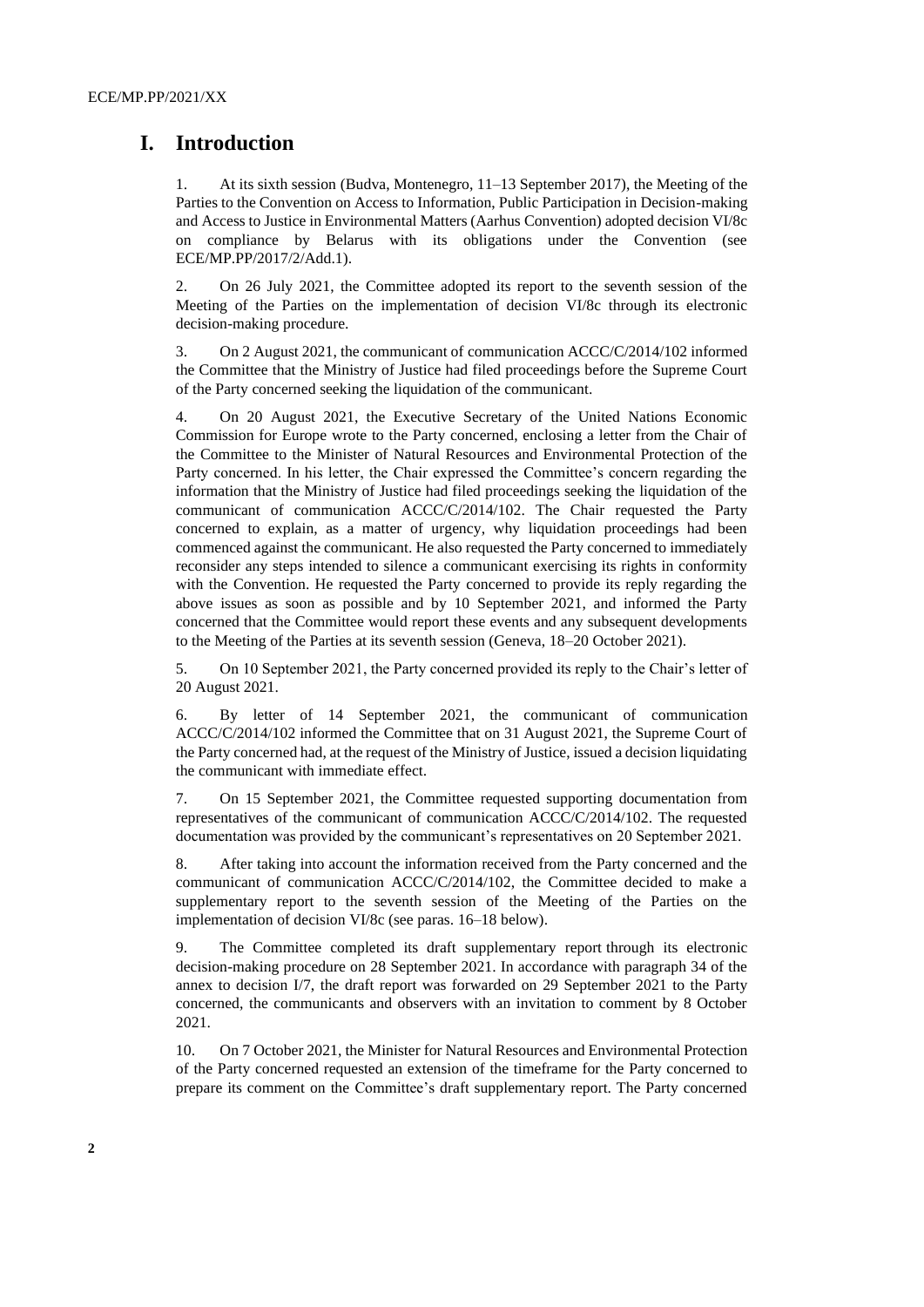stated that it would make all efforts to send its comments as soon as possible and not later than the time limit referred to in paragraph 199 of the Guide to the Compliance Committee.

11. On 8 October 2021, the representatives of the communicant of communication ACCC/C/2014/102 provided comments on the Committee's draft supplementary report.

12. On 10 October 2021, the Chair of the Committee wrote to the Minister of Natural Resources and Environmental Protection of the Party concerned to inform him that he agreed to extend the timeframe for the Party concerned to comment on the draft supplementary report until 13 October 2021.

13. On 13 October 2021, the Party concerned replied to the letter of the Chair of the Committee dated 10 October 2021, requesting a further three-week extension to comment on the draft supplementary report.

14. On 14 October 2021, the Chair of the Committee informed the Party concerned that its request for a further three-week extension could not be granted.

15. After taking into account the information received, the Committee finalized and adopted its supplementary report to the seventh session of the Meeting of the Parties on the implementation of decision VI/8c through its electronic decision-making procedure on 14 October 2021 and thereafter requested the secretariat to send it to the Party concerned, the communicants and observers.

## <span id="page-2-0"></span>**II. Considerations and evaluation by the Committee**

#### **Initial observations**

16. In accordance with its procedure, the Committee will in normal course examine any developments that occur after it has adopted its report to the Meeting of the Parties under paragraph 35 of the annex to decision I/7<sup>1</sup> during the next intersessional period.<sup>2</sup>

17. In the present case, the actions taken by the Party concerned since the Committee adopted its report under paragraph 35 of the annex to decision I/7 on 26 July 2021 are of such a grave nature that it is imperative that they be brought to the attention of the Meeting of the Parties at its seventh session. Moreover, given the implications of the Party concerned's actions for the Committee's future follow-up on decision VI/8c, and any decision that supersedes it, the Committee considers it necessary to make a supplementary report to the seventh session on decision VI/8c specifically addressing these actions.

<span id="page-2-1"></span>18. The present supplementary report on decision VI/8c is adopted in accordance with the Committee's mandate to "examine compliance issues and make recommendations if and as appropriate" as set out in paragraph 14 of the annex to decision I/7 of the Meeting of the Parties on review of compliance and pursuant to the request set out in paragraph 21 of decision VI/8 of the Meeting of the Parties on general issues of compliance.<sup>3</sup>

19. In accordance with the Committee's commitment to ensure that all Parties subject to the review of compliance are treated equally, since each of the Parties whose compliance was the subject of a report to the seventh session of the Meeting of the Parties had two weeks to comment on the Committee's draft report concerning their compliance, the Party concerned has been given two weeks to comment on the present supplementary report also.

<sup>1</sup> ECE/MP.PP/2/Add.8.

<sup>&</sup>lt;sup>2</sup> Guide to the Aarhus Convention Compliance Committee (second edition, May 2019), para. 221.

<sup>3</sup> ECE/MP.PP/2017/2/Add.1.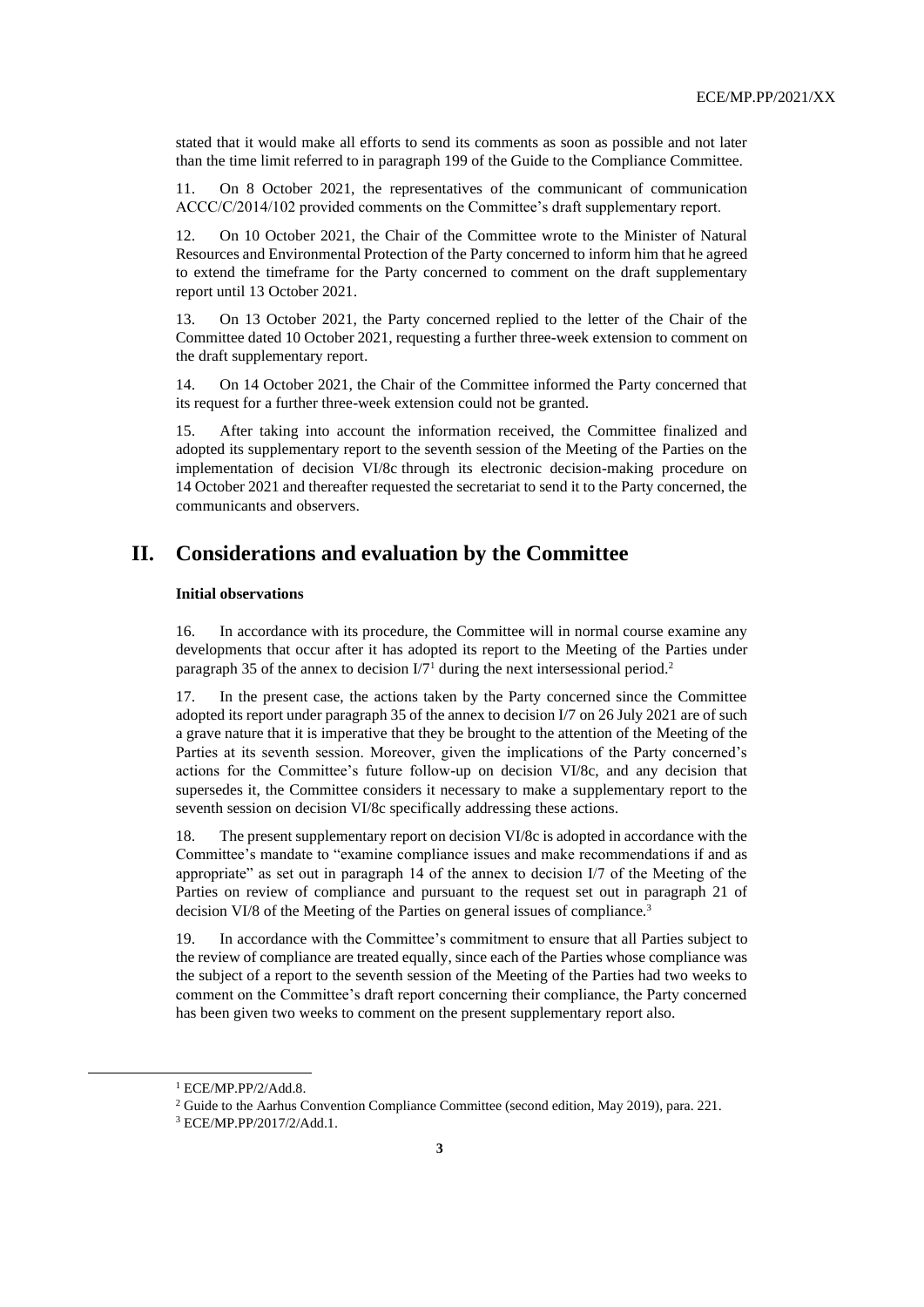#### **Paragraphs 6 (a) and 7 of decision VI/8c and Committee's report to the seventh session<sup>4</sup>**

20. Through paragraph 6 (a) of decision VI/8c, the Meeting of the Parties recommended the Party concerned to take the necessary legislative, regulatory, administrative, institutional, practical or other measures to ensure that members of the public exercising their rights in conformity with the provisions of the Convention are not penalized, persecuted or harassed for their involvement.

21. In accordance with paragraph 7 of decision VI/8c, when evaluating the implementation by the Party concerned of paragraph 6 of decision VI/8c, the Committee is to take into account any information received from members of the public or other sources about future incidents of alleged penalization, persecution or harassment contrary to article 3 (8) of the Convention together with any information provided by the Party concerned regarding those alleged incidents.

22. In its report to the seventh session to the Meeting of the Parties on decision VI/8c, the Committee found that the Party concerned had not yet met the requirements of paragraph 6 of decision VI/8c and expressed its grave concern that the situation for persons exercising their rights in conformity with the Convention in the Party concerned was in fact rapidly deteriorating. 5

#### **Chronology of recent developments**

23. Based on the documentation before it, the Committee summarizes the chronology of the recent developments in paragraph[s 24](#page-3-0)[–31](#page-4-0) below.

<span id="page-3-0"></span>24. On 2 July 2021, the communicant of communication ACCC/C/2014/102 received a letter from the Ministry of Justice, dated 22 June 2021, requesting the communicant to provide a list of documents by 9 July 2021.<sup>6</sup> The documents requested inter alia included:

- (a) "documents confirming that the public association has a legal address";
- (b) "a list of Ecohome's members as on 1 July 2021".

25. On 9 July 2021, the communicant submitted 1,124 pages of documents to the Ministry of Justice.<sup>7</sup>

<span id="page-3-1"></span>26. On 22 July 2021,<sup>8</sup> the communicant received a letter from the Ministry of Justice. The letter was dated 14 July 2021 and enclosed an Order issued by the Deputy Minister of Justice on 13 July 2021. The Order of the Deputy Minister of Justice stated that the communicant had failed to submit all the requested documents as follows:

While the communicant has provided a photocopy of its rental agreement for the premises used as its legal address and a transfer and acceptance act of the premises, it had not provided "documents regarding the owner of the premises and other documents confirming the right to locate PA [public association] Ecohome at the legal address". ...

[The list of Ecohome's members] does not correspond to Appendix No. 2 to the Resolution of the Ministry of Justice dated 30 August 2005, No. 48, since it does not contain the information about [Ecohome's] members' date of birth, their place of

<sup>4</sup> ECE/MP.PP/2021/48.

<sup>5</sup> ECE/MP.PP/2021/48, para. 125.

<sup>6</sup> Comments by communicant of communication ACCC/C/2014/102 on Committee's draft report on decision VI/8c, 18 July 2021, annex.

<sup>&</sup>lt;sup>7</sup> Additional information from the communicant of communication  $ACCC/C/2014/102$ , 2 August 2021, p. 1.

<sup>8</sup> Ibid.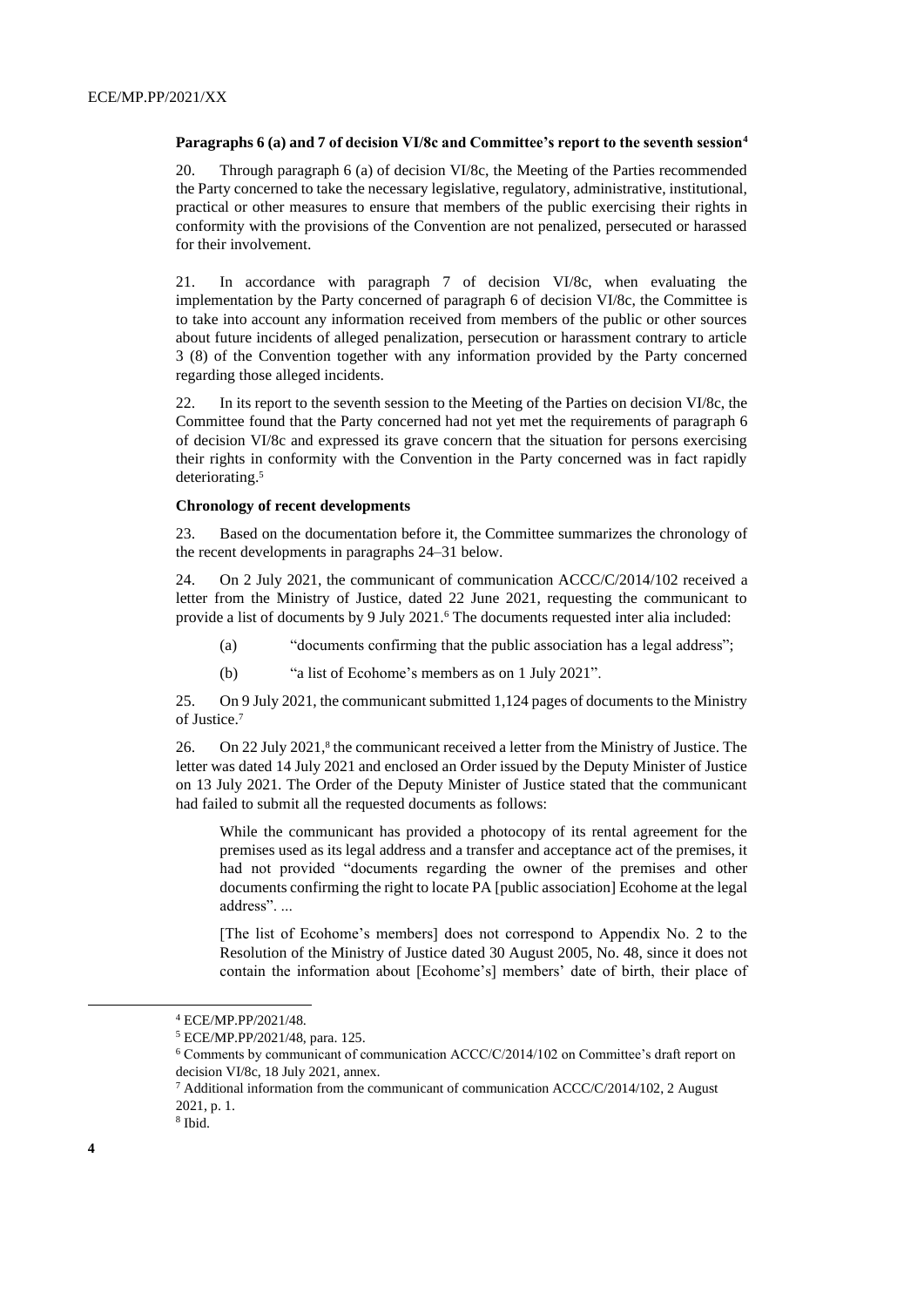residence, home phone numbers, their place of work or study, office telephone numbers, as well as personal signatures. …

The monitoring of … Ecohome's official website established that this Public Association carries out its activities in active collaboration with the organisations unregistered in the Republic of Belarus that have features of a Public Association (a union or an association), such as the Belarusian National Youth Council "RADA", the Assembly of NGOs, the Belarusian National Platform of the Civil Society Forum, etc.<sup>9</sup>

27. The Order of the Deputy Minister of Justice concluded with the following orders:

1. [To] issue a Written Caution to PA Ecohome.

2. To oblige the Board of PA Ecohome to take a set of measures to eliminate the above-mentioned violations of the law, and inform the Ministry of Justice of the Republic of Belarus about this no later than on 20 July 2021.

3. To warn the Board of PA Ecohome that if the violations specified in this order are not addressed, other measures of responsibility can be applied in relation to PA Ecohome.<sup>10</sup>

28. On 26 July 2021, the Ministry of Justice filed proceedings in the Supreme Court seeking the liquidation of the communicant for failure to comply with the Caution.<sup>11</sup>

29. On 28 July 2021, the communicant filed separate proceedings before the Supreme Court seeking to appeal the Caution.<sup>12</sup>

30. On 23 August 2021, the Supreme Court dismissed the communicant's appeal against the Caution.<sup>13</sup>

<span id="page-4-0"></span>31. On 31 August 2021, the Supreme Court issued its decision to liquidate the communicant in the proceedings brought by the Ministry of Justice. The concluding paragraphs of the Supreme Court's decision state:

Documents confirming the ownership right of I. G. Sukhiy to the specified administrative premises were not submitted to the registering authority. Accordingly, as of August 31, 2021 (the date of the court decision), the defendant failed to take appropriate measures to eliminate violations of the current civil legislation with regard to location of Ecohome at the legal address specified in Paragraph 1.8 of the Statute of this public association.

…

Information provided to the registering authority about the members of the public association did not meet the requirements of Annexes No. 2 and No. 3 to the Decree of the Ministry of Justice of August 30, 2005 No. 48 …

Furthermore, the defendant failed to provide evidence to refute the plaintiff's arguments regarding relevance of publications on the public association's website

<sup>&</sup>lt;sup>9</sup> Reply by communicant of communication ACCC/C/2014/102 to Committee's request for supporting documentation, 20 September 2021, annex 4.

 $10$  Ibid.

<sup>&</sup>lt;sup>11</sup> Reply by communicant of communication ACCC/C/2014/102 to Committee's request for supporting documentation, 20 September 2021, annex 1, p. 1.

<sup>&</sup>lt;sup>12</sup> Additional information from communicant of communication ACCC/C/2014/102, 2 August 2021, p. 1.

 $13$  Reply by communicant of communication ACCC/C/2014/102 to Committee's request for supporting documentation, 20 September 2021, annex 1, p. 2.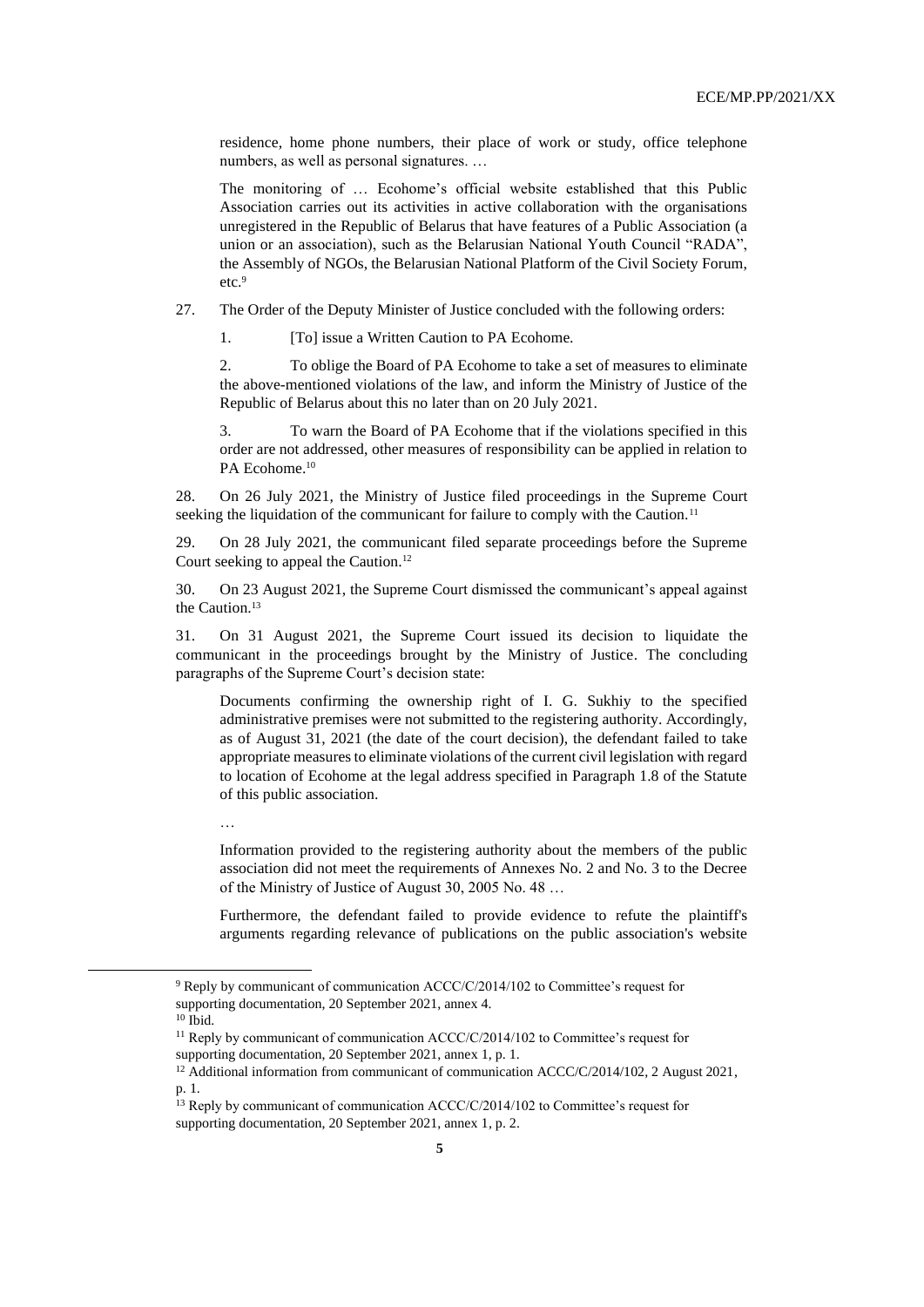concerning activity of the Belarusian National Youth Council "RADA", the Assembly of NGOs, the Belarusian National Platform of the Civil Society Forum, organizations not registered in the Republic of Belarus that demonstrate features of a public association (union, association), and the connection of Ecohome with them.

Arguments of the representative of the Ministry of Justice of the Republic of Belarus stating that such actions of the Ecohome do not meet the requirements of the current legislation and the Statute of this public association are recognized by the court as justified.

Thus, in the course of consideration of this case, the Ministry of Justice presented evidence that violations of its own Statute and of the current legislation regulating activity of public associations committed by Ecohome were not eliminated by the defendant after a Written Caution had been issued, and therefore, based on paragraph 3 of Part 1 of Article 29 of the said Law, the public association is subject to liquidation.

On the basis of the above and guided by Articles 302-311 of the Civil Procedure Code of the Republic of Belarus, the judge resolved:

to liquidate the Ecohome public association registered by the Ministry of Justice of the Republic of Belarus on June 21, 1996 …

The resolution shall enter into legal force immediately after its proclamation and shall not be subject to appeal or protest.<sup>14</sup>

#### **Chair's correspondence with the Party concerned**

32. In his letter of 20 August 2021, which was sent to the Party concerned prior to the Supreme Court hearing of the Ministry of Justice's proceeding to liquidate the communicant on 31 August 2021, the Chair of the Committee stated inter alia that:

It appears to the Committee that, through the court proceedings commenced by the Ministry of Justice to liquidate Ecohome, Belarus is taking active steps to silence a communicant engaging with the Committee on matters related to the alleged persecution of environmental activists. That situation is deeply troubling.

If the information from Ecohome is correct, this is the first time in the history of the Committee that a Party to the Convention has sought to liquidate a communicant engaging in the Committee's procedures, and the Committee will carefully follow the event.

I thus request Belarus to explain, as a matter of urgency, why liquidation proceedings have been commenced against Ecohome.

I also ask Belarus to immediately reconsider any step intended to silence a communicant exercising its rights in conformity with the Convention.

I invite you to bring my letter to the attention of the relevant authorities, including the Minister of Justice. I further invite you to draw the attention of the Ministry of Justice to the obligations of Belarus under article 3 (8) of the Convention and to facilitate a reconsideration by the Ministry of Justice of its court proceedings against Ecohome.

Please note that, given the circumstances outlined above, it is for Belarus to clarify the situation to the Committee and to demonstrate if there is any reason why the

<sup>14</sup> Ibid., pp. 3–4.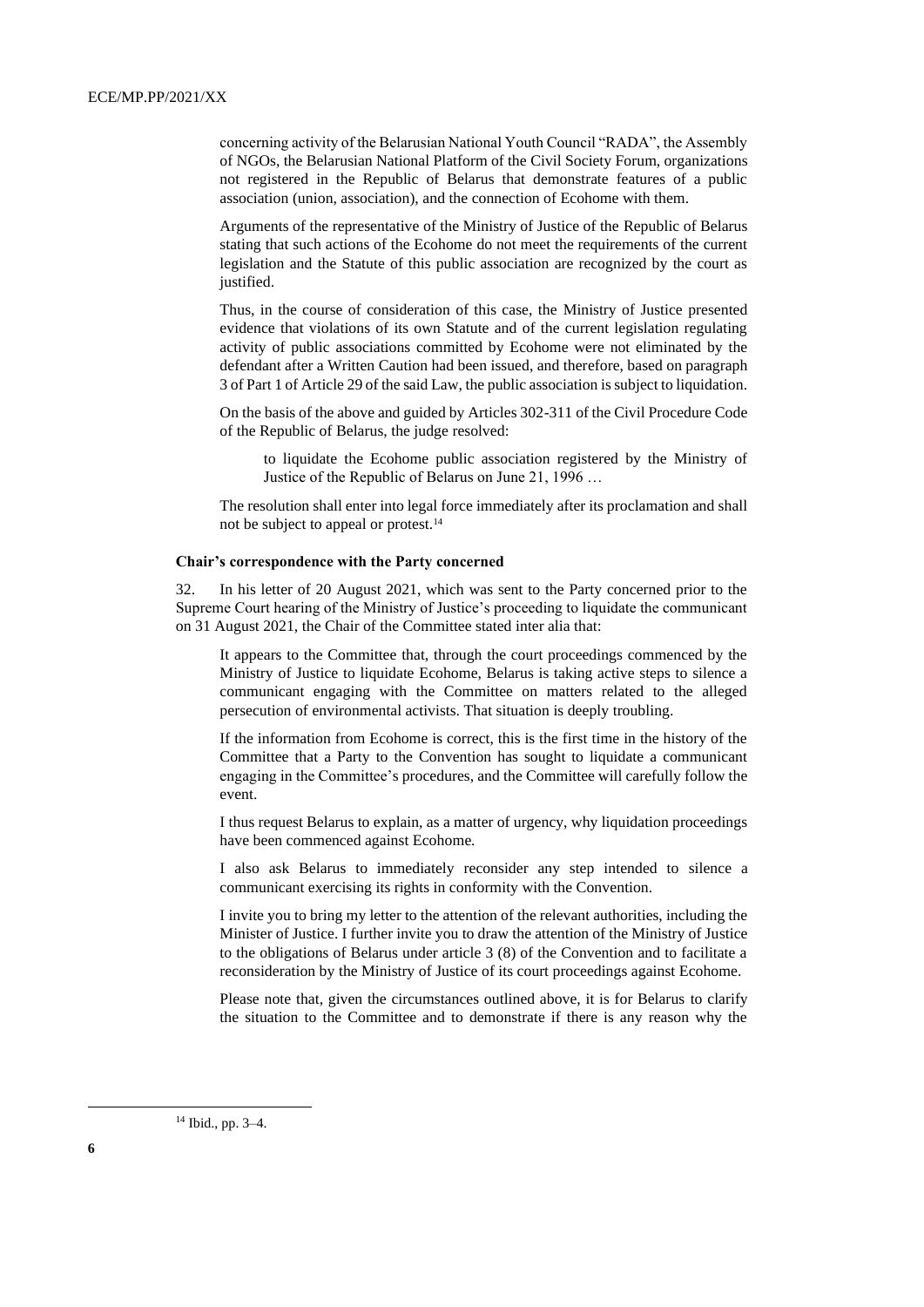proposed liquidation of Ecohome would not constitute penalization, persecution or harassment in violation of article 3 (8) of the Convention.<sup>15</sup>

33. In his letter of 20 August 2021, the Chair of the Committee also informed the Party concerned that "in accordance with decisions 1/7 and VI/8c, paragraph 7, the Committee will report these events and any subsequent developments, including whether the Ministry of Justice reconsiders its court proceedings against Ecohome, to the Meeting of the Parties at its seventh session".

34. In its reply of 10 September 2021 to the Chair of the Committee, the Party concerned, through its Ministry of Natural Resources, stated inter alia that:

The Ministry of Justice, as the authority responsible for registering national public associations, monitors the compliance of these public associations' activities with the law and with their own articles of association.

The results of a check carried out on Ecohome's activities established the existence of breaches giving grounds for the penalties provided by law to be applied to the public association, in connection with which, by Order No. 158 of 13 July 2021, the Ministry of Justice issued a written caution to the public association.

This written caution obliged the public association to take measures to remedy the breaches of legislation concerned and to inform the Ministry of Justice of this by a certain date. This obligation is imposed on public associations by Article 27 of the Public Associations Act. However, information remedying the breaches that had given grounds for the written caution was not submitted to the Ministry of Justice by the deadline that the Ministry had laid down.

Thus, Ecohome, having failed to fulfil the registration authority's requirements, was in breach of the above-mentioned provision of the Public Associations Act during the course of the year following issue of the written caution. Under Article 29 of the Public Associations Act, if a public association is in breach of legislation and (or) their own articles of association within a year after a written caution has been issued, this in turn provides grounds for liquidation of the public association by decision of a court. 16

#### **Committee's evaluation**

35. Through the letter of the Chair of the Committee on 20 August 2021, the Party concerned was put on notice that the Committee would report the Party concerned's liquidation proceedings against Ecohome to the Meeting of the Parties at its seventh session. Moreover, given that the Chair's letter of 20 August 2021 requested Belarus "to explain, as a matter of urgency, why liquidation proceedings have been commenced against Ecohome" and "to immediately reconsider any step intended to silence a communicant exercising its rights in conformity with the Convention," the Party concerned has had more than seven weeks prior to the adoption of the present supplementary report to "prepare the necessary, comprehensive information"<sup>17</sup> regarding this matter and to reconsider its liquidation proceedings against Ecohome.

36. Paragraph 7 of decision VI/8c requests the Committee, when evaluating the implementation by the Party concerned of paragraph 6 of decision VI/8c, to take into account any information received from members of the public or other sources about future incidents

<sup>&</sup>lt;sup>15</sup> Letter to the Minister of Natural Resources and Environmental Protection from the Chair of the Committee, 20 August 2021, pp. 1–2.

<sup>16</sup> Letter from the Party concerned, 10 September 2021, pp. 1–2.

<sup>&</sup>lt;sup>17</sup> Letter from the Party concerned, 7 October 2021, p. 1.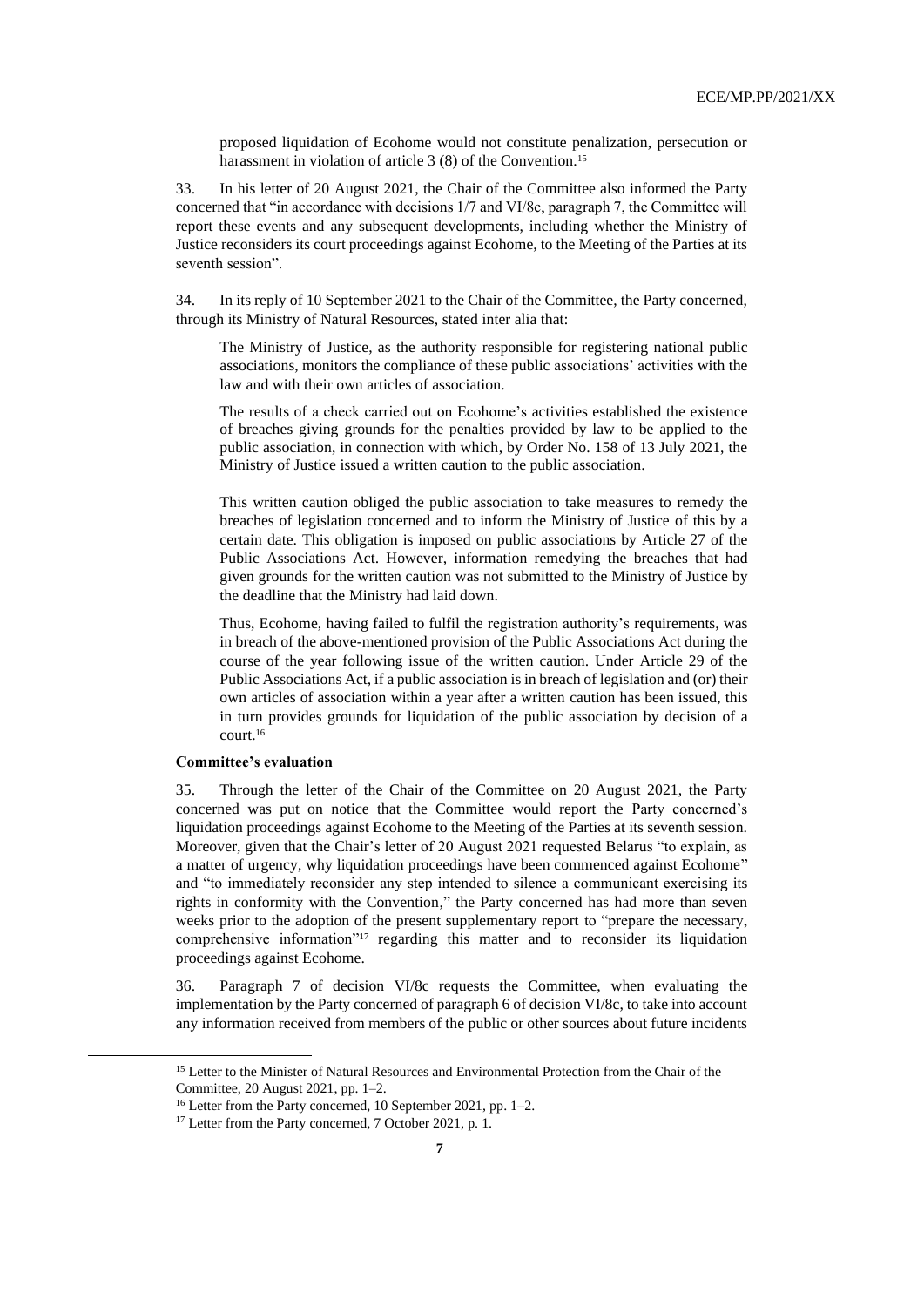of alleged penalization, persecution or harassment contrary to article 3 (8) of the Convention together with any information provided by the Party concerned regarding those alleged incidents.

37. In its second progress review on decision VI/8c, the Committee made clear that "the purpose of paragraph 7 of decision VI/8c is not that the Committee should make findings on each alleged future incident of penalization, persecution or harassment reported to it under that paragraph". <sup>18</sup> This does not however preclude the Committee from doing so in particular cases as part of its follow-up of decision VI/8c, if it considers that the alleged incident of penalization, persecution or harassment is particularly grave and it has sufficient evidence before it on which to make a finding. Based on the documentation before it in the present case, the Committee considers that the liquidation on 31 August 2021 of Ecohome is precisely such a case.

38. In keeping with the Committee's commitment to ensure the equal treatment of all Parties subject to the review of compliance, since each of the fourteen Parties whose compliance was the subject of a report to the seventh session of the Meeting of the Parties had two weeks to comment on the Committee's draft report concerning their compliance, the Party concerned has been given two weeks to comment on the present supplementary report also.

39. At the outset, the Committee makes clear that the obligation in article 3 (8) of the Convention to ensure that persons exercising their rights in conformity with the provisions of the Convention are not penalized, persecuted or harassed in any way for their involvement applies equally to both natural persons and legal persons, including nongovernmental organizations such as Ecohome.

40. It is not disputed by the Party concerned that, until its liquidation, Ecohome was a legitimate non-governmental organization actively engaged in promoting environmental protection in Belarus. This has been recognized by Belarus itself on multiple occasions, not least through the inclusion of Ecohome in the inter-ministerial working group created by Order of the Minister of Natural Resources and Environmental Protection of 15 May 2020 No. 143-0D.19.

41. Indeed, as recently as 21 July 2021, Belarus stated to the Committee that it was "grateful to the NGO Ecohome for the resumption of cooperation and participation in June-July 2021 in three regional seminars on 'relevant issues of public involvement in environmental decision-making in the planning of economic activities' in the cities of Mogilev, Gomel and Grodno".<sup>20</sup>

42. Ecohome has furthermore been actively engaged as a communicant before the Committee since 2014, when it submitted communication ACCC/C/2014/102 concerning the persecution, penalization and harassment of environmental activists in violation of article 3 (8) of the Convention.

43. Given the foregoing, the Committee considers that, until its liquidation, as a nongovernmental organization engaged in promoting environmental protection, Ecohome was indisputably a member of the public exercising its rights in conforming with the provisions of the Convention. The Party concerned was thus required by article 3 (8) to ensure that Ecohome was not penalized, persecuted or harassed for doing so.

<sup>&</sup>lt;sup>18</sup> Committee's second progress review on decision VI/8c, 9 March 2020, para. 72.

<sup>&</sup>lt;sup>19</sup> Party's final progress report on decision VI/8c, 30 September 2020, p. 2.

<sup>&</sup>lt;sup>20</sup> Party's comments on comments by communicant of communication ACCC/C/2014/102, 21 July 2021, p. 2.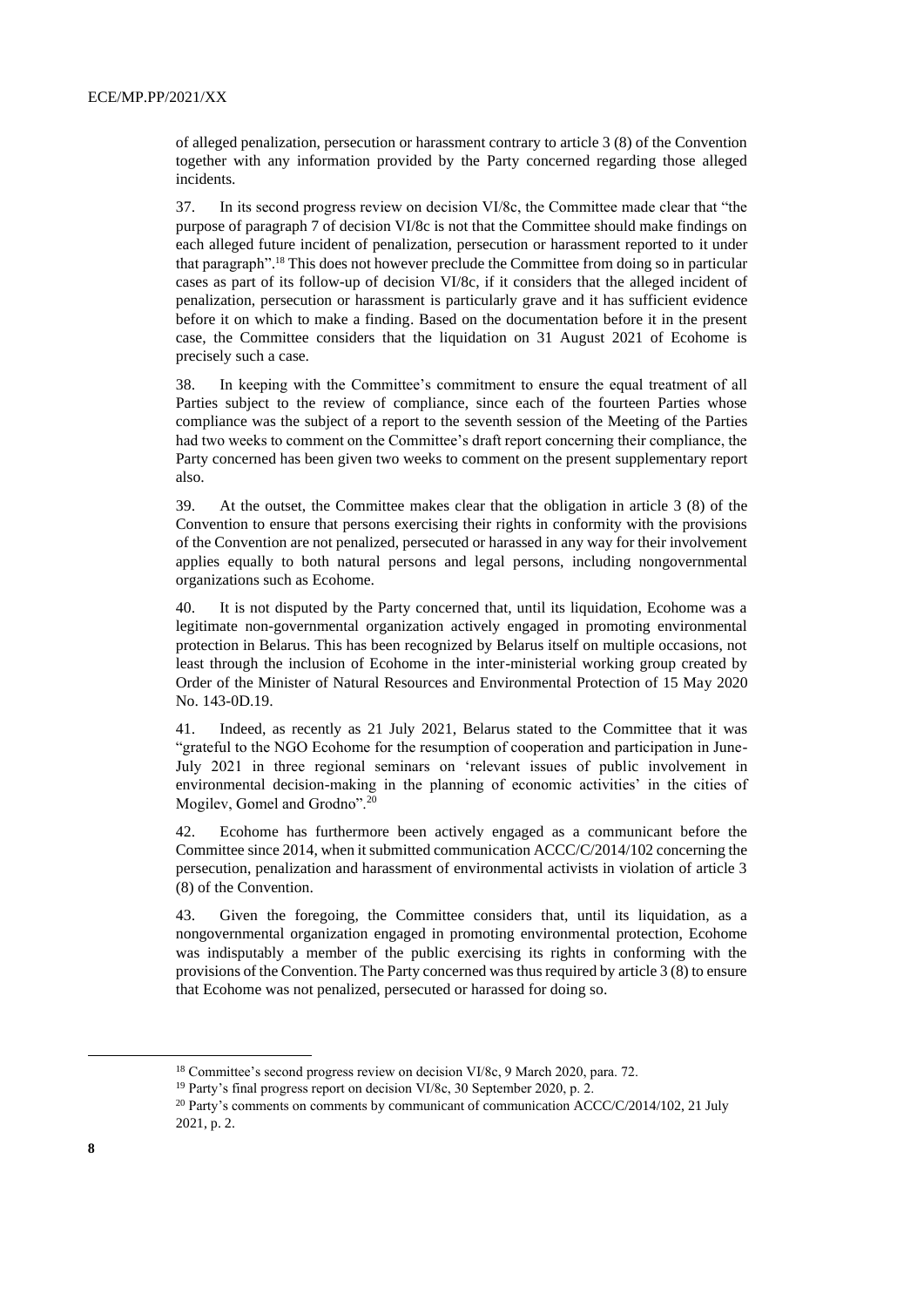44. The Supreme Court's decision of 31 August 2021 to liquidate Ecohome had immediate effect and was not appealable. As a result of the Supreme Court's decision, on 31 August 2021 Ecohome ceased to exist as a legal entity.

<span id="page-8-0"></span>45. In considering whether Ecohome's liquidation amounts to penalization, persecution or harassment under article 3 (8), the Committee recalls its finding on communication ACCC/C/2014/102 (Belarus), the communication brought by Ecohome in 2014, in which the Committee held:

Whether the treatment complained of amounts to penalization, persecution or harassment must be assessed on a case-by-case basis in the light of the particular circumstances, including whether the action taken by the State is objective and reasonable, and pursues a legitimate purpose. When making this assessment, the Committee considers whether the treatment complained of could be reasonable and proportional and pursue a legitimate public purpose.<sup>21</sup>

46. As the Chair of the Committee stressed in his letter to the Party concerned of 20 August 2021, given the serious nature of actions taken by the Party concerned, "it is for Belarus to clarify the situation to the Committee and to demonstrate if there is any reason why the … liquidation of Ecohome would not constitute penalization, persecution or harassment in violation of article 3 (8) of the Convention".<sup>22</sup>

47. In the present case, the Committee has carefully examined all the information put before it, including the letter from the Party concerned of 10 September 2021, the Caution issued by the Deputy Minister of Justice on 13 July 2021 and the Supreme Court's decision of 31 August 2021. Having done so, the Committee considers that there is nothing in any of the documents provided that would show that the action taken by the Party concerned to liquidate Ecohome was objective, reasonable or proportional, or that it pursued a legitimate purpose as set out in paragraph [45](#page-8-0) above.

48. In this regard, the Committee highlights the points in paragraphs [49](#page-8-1)[–52](#page-9-0) in particular.

<span id="page-8-1"></span>49. First, the Caution was issued to Ecohome, and Ecohome was consequently liquidated, due to allegedly not providing certain documents in response to the Ministry of Justice's letter dated 22 June 2021. However, the allegedly "missing" documents (see paras. [26](#page-3-1) and [31](#page-4-0) above) were not in fact requested in the Ministry of Justice's letter dated 22 June 2021. Rather, that letter asks for a "list of members as on 1 July 2021" and "documents confirming that the public association has a legal address". Thus, the Caution was issued to Ecohome, and Ecohome was consequently liquidated, for not having provided documents that the Ministry of Justice, in its letter of 22 June 2021, had not in fact requested. This is an egregious lack of due process.

<span id="page-8-2"></span>50. Second, the Caution issued by the Deputy Minister of Justice required Ecohome to provide the "missing" documents by 20 July 2021. However, the Ministry of Justice's letter enclosing the Caution was not delivered to Ecohome until 22 July 2021. It was thus impossible for the communicant to have complied with the Caution. This is a further egregious lack of due process.

51. Third, in its findings on communication ACCC/C/2014/102, the Committee noted that when assessing whether treatment amounts to persecution, penalization and harassment under article 3 (8), "the Committee considers whether the treatment complained of could be reasonable and proportional." In the view of the Committee, even if due process had been followed by the Party concerned in the present case (which, as is evident from paras. [49](#page-8-1) and

<sup>21</sup> ECE/MP.PP/C.1/2017/19, para. 69.

<sup>&</sup>lt;sup>22</sup> [Letter to the Minister of Natural Resources and Environmental Protection](https://unece.org/sites/default/files/2021-08/toPartyVI.8c_from_ACCC_Chair_20.08.2021.pdf) from the Chair of the Compliance Committee, 20 August 2021, p. 2.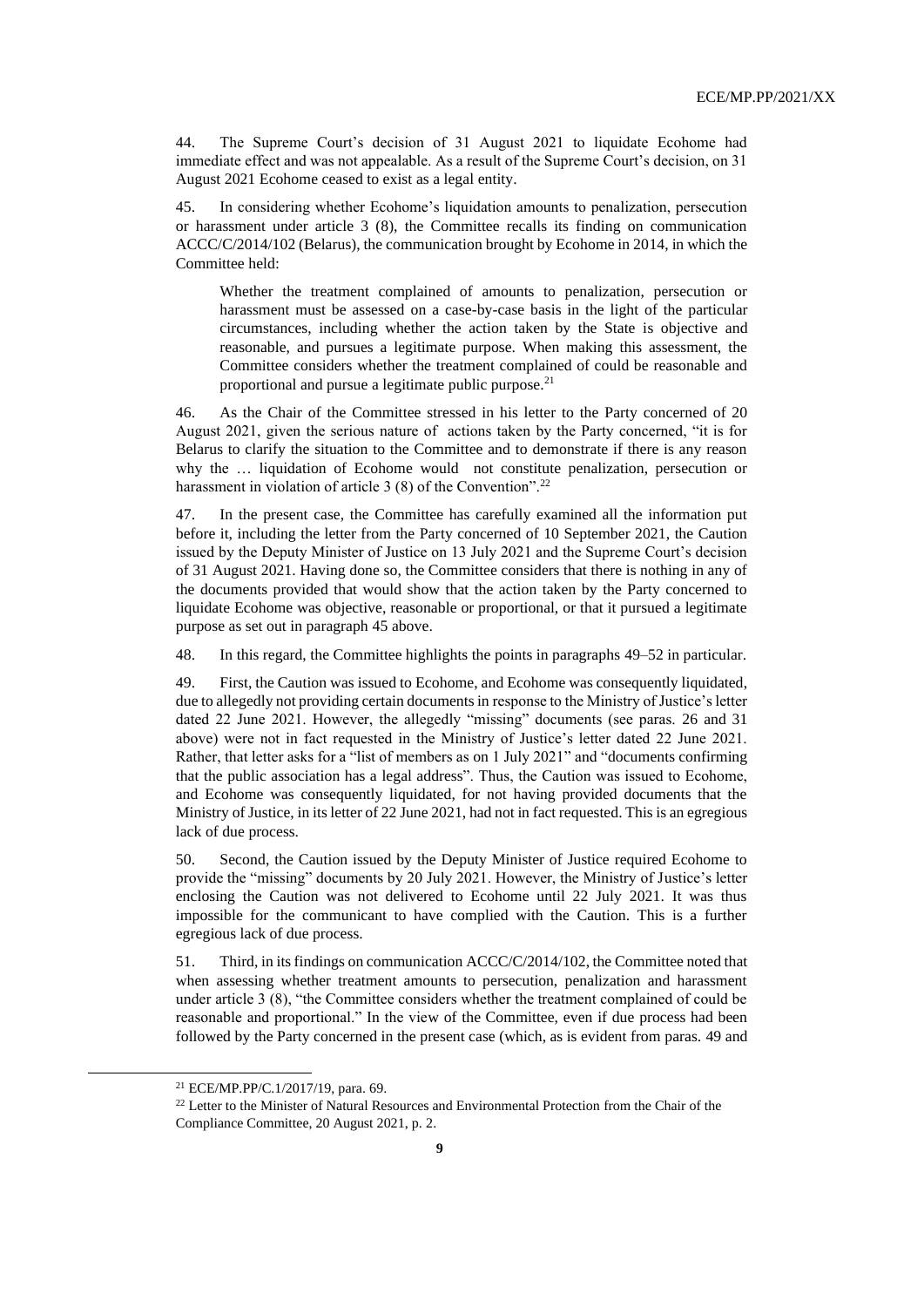[50](#page-8-2) above, it most clearly was not), neither the allegedly "missing" documents nor the references to unregistered public associations on Ecohome's website come anywhere near to justify its liquidation. Accordingly, the liquidation of Ecohome was neither reasonable nor proportional.

<span id="page-9-0"></span>52. Lastly, the Committee recalls that, in its findings on communication ACCC/C/2014/102, it emphasized the seriousness of its findings that the Party concerned is in non-compliance with article 3 (8) of the Convention and held that: "If members of the public are penalized, harassed or persecuted for exercising their rights under the Convention, it puts in grave jeopardy the implementation of the Convention as a whole by the Party concerned." In this regard, Ecohome has been engaged in the Committee's procedures since it submitted communication ACCC/C/2014/102 in 2014. Notably, it has been the only Belarusian environmental NGO to have participated in the Committee's procedures on an ongoing basis since the submission of that communication. Thus, the liquidation of Ecohome has had the effect of silencing the only Belarusian environmental NGO that has been engaged with the Committee's follow-up on an ongoing basis. This confirms the seriousness expressed by the Committee in its findings on communication ACCC/C/2014/102.

53. Given the above, and recalling its mandate in paragraph 14 of the annex to decision I/7 and paragraph 7 of decision VI/8c, the Committee finds that the liquidation of Ecohome on 31 August 2021 constitutes a further incident of persecution, penalization and harassment under article 3 (8) of the Convention by the Party concerned. In this regard, the silencing by the Party concerned of a communicant actively engaged in the Committee's follow-up procedure is a particularly flagrant case of non-compliance with article 3 (8).

54. The Committee makes clear that the unjustified liquidation of a communicant by a Party concerned does not affect the rights of persons who have previously acted on behalf of the communicant in the Committee's procedure to continue to engage with the Committee in the place of Ecohome in the follow-up procedure on decision VI/8c, and any decision that supersedes it. The Committee takes note in this regard of the confirmation by the Party concerned that it will not create "obstacles to participation in the Committee's procedures for persons who previously acted on behalf of Ecohome".<sup>23</sup>

55. The Committee emphasizes that this is the first time in its history that a Party to the Convention has liquidated a communicant that is actively engaging in the Committee's procedures concerning that Party's compliance.

56. Moreover, the Ministry of Justice of the Party concerned proceeded with its proceedings before the Supreme Court to liquidate the communicant, despite being very clearly put on notice by the Chair of the Committee, in his letter of 20 August 2021, that doing so may amount to non-compliance with article 3 (8) of the Convention.

57. In its report on decision VI/8c,  $24$  the Committee found that the Party concerned had not yet fulfilled paragraph 6 (a), through which the Meeting of the Parties had recommended the Party concerned to take the necessary legislative, regulatory, administrative, institutional, practical or other measures to ensure that members of the public exercising their rights in conformity with the provisions of the Convention are not penalized, persecuted or harassed for their involvement.

58. Through the above actions of the Ministry of Justice and the Supreme Court, the Party concerned has not just failed to take the necessary measures to ensure that members of the public such as Ecohome are not penalized, persecuted or harassed for exercising its rights under the Convention. Rather, it has acted to deliberately take measures to penalize and persecute Ecohome. On the information before it, the Committee understands that Ecohome

<sup>23</sup> Letter from the Party concerned, 13 October 2021, p. 2.

<sup>24</sup> ECE/MP.PP/2021/48, para. 91.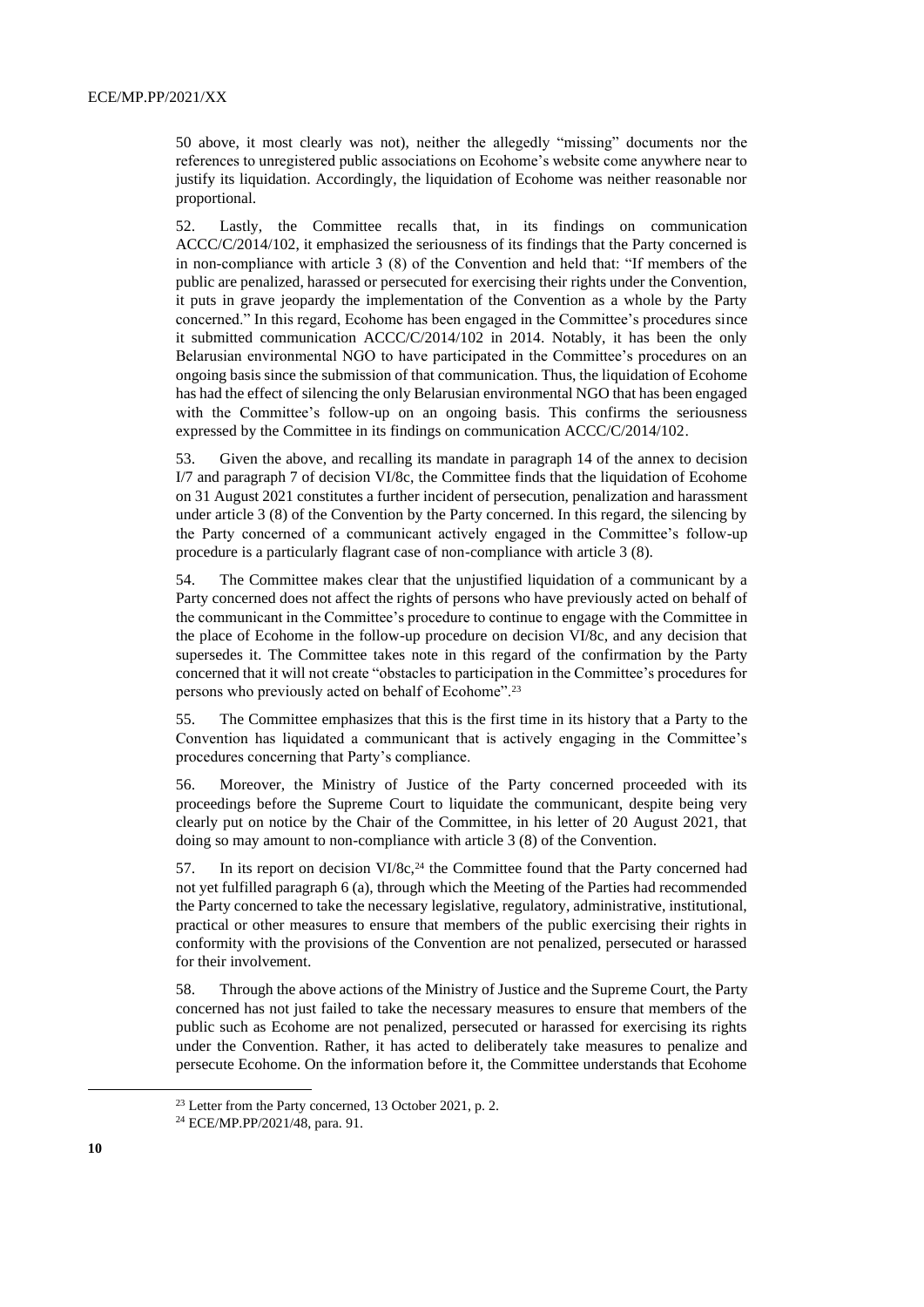is moreover not the only environmental non-governmental organization liquidated by the Party concerned in recent months.<sup>25</sup> The actions by the Party concerned are also bound to have a deterrent effect on any remaining non-governmental organizations in the Party concerned engaged in promoting environmental protection.

59. The Committee considers that the unjustified liquidation of a communicant engaging with the Committee runs directly counter to the annex to decision I/7 on the review of compliance, including paragraph 32 thereof, which entitles members of the public to participate in discussions of the Committee concerning their communications. It is moreover inconsistent with the duty of good faith required of each Party to the Convention under article 26 of the Vienna Convention on the Law of Treaties.

60. Given the gravity of the Party concerned's actions, the Committee recommends to the Meeting of the Parties, pursuant to paragraphs 14 and 37 (g) of the annex to decision I/7, that the Meeting of the Parties decide, either at its seventh session or, given the short time between the adoption of the present report and the opening of the seventh session, at an extra-ordinary session to be held in 2022, to "suspend, in accordance with the applicable rules of international law concerning the suspension of the operation of a treaty, the special rights and privileges accorded to the Party concerned under the Convention".<sup>26</sup>

### <span id="page-10-0"></span>**IV. Conclusions and recommendations**

61. Pursuant to its mandate under paragraph 14 of annex to decision I/7 and paragraph 7 of decision VI/8c, the Committee finds that the liquidation of Ecohome on 31 August 2021 constitutes a further incident of persecution, penalization and harassment under article 3 (8) of the Convention by the Party concerned. In this regard, the silencing by the Party concerned of a communicant actively engaged in the Committee's follow-up procedure is a particularly flagrant case of non-compliance with article 3 (8).

62. The Committee invites any person who has previously acted on behalf of Ecohome in the Committee's procedure to continue to engage with the Committee in the place of Ecohome in the follow-up procedure on decision VI/8c, and any decision that supersedes it.

<span id="page-10-1"></span>63. Given the gravity of the Party concerned's actions, the Committee recommends to the Meeting of the Parties, pursuant to paragraphs 14 and 37 (g) of the annex to decision I/7, that, in the light of the finding in paragraph [61](#page-10-0) above, the Meeting of the Parties decides either:

- (a) At its seventh session:
	- (i) To "suspend, in accordance with the applicable rules of international law concerning the suspension of the operation of a treaty, the special rights and privileges accorded to the Party concerned under the Convention";<sup>27</sup>
	- (ii) That the suspension will become effective on 1 February 2022, unless the Party concerned has cancelled the liquidation of Ecohome and reinstated Ecohome's registration as a public association under the Act on Public Associations and has notified the secretariat of this fact, providing evidence, by 1 December 2021.
	- (iii) To request the Committee to establish the fulfilment of paragraph [63](#page-10-1) (a) (ii) above; or

<sup>&</sup>lt;sup>25</sup> Letter from communicant of communication ACCC/C/2014/102, 14 September 2021, footnote 1.

<sup>&</sup>lt;sup>26</sup> Decision I/7, ECE/MP.PP/2/Add.8, annex, para. 37 (g). See also the report of the Committee's thirty-second meeting, ECE/MP.PP/C.1/2011/4, paras. 33 and 34.

<sup>27</sup> Ibid.